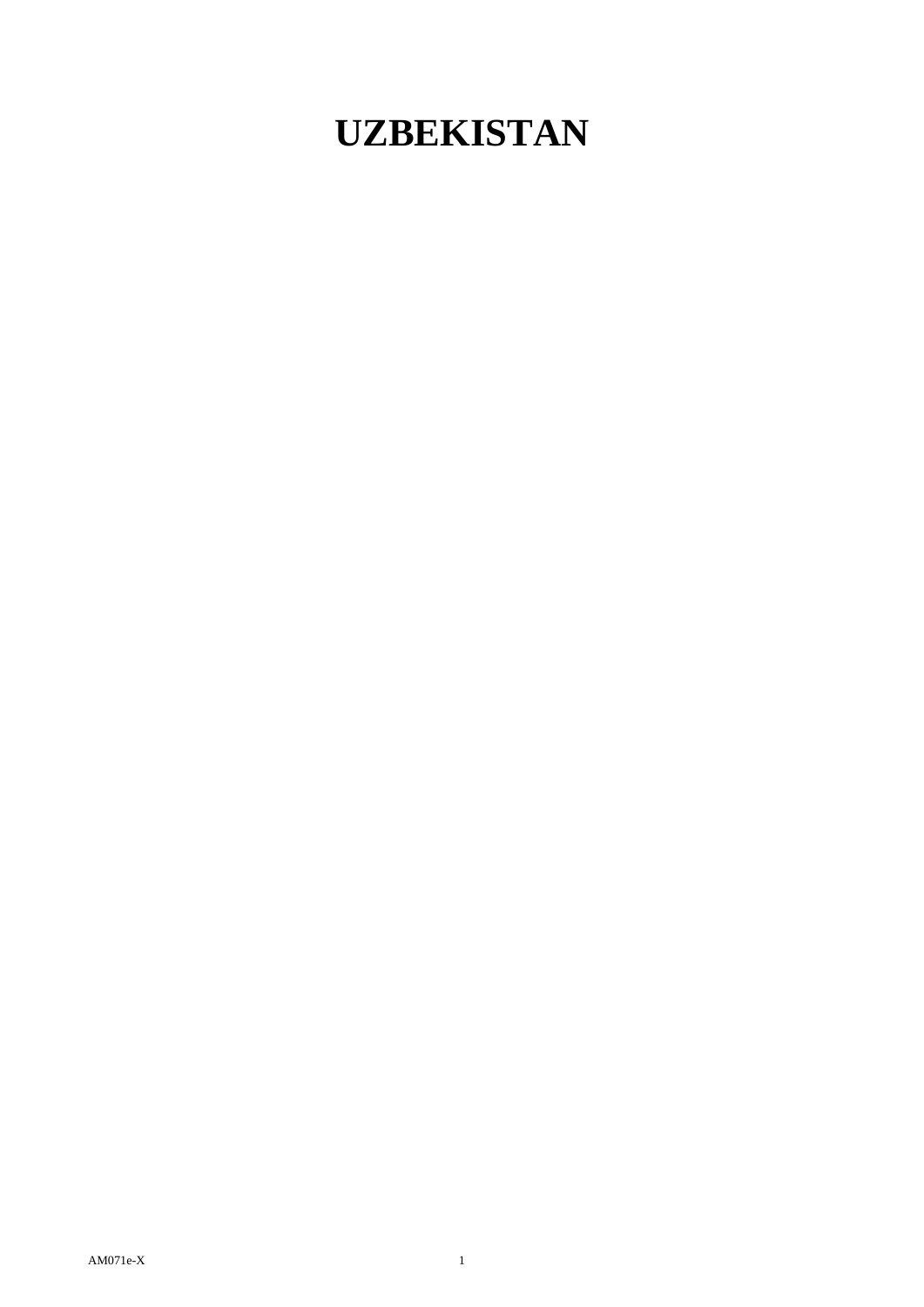## **GOVERNOR`S STATEMENT – DR. S. UMURZAKOV**

## **Vision on the EBRD`s strategy in the coming 5 years**

**EBRD Annual Governors Meeting**

**London, 7-8 October 2020**

The EBRD has recently become a strong and reliable partner of Uzbekistan. It has provided a significant contribution to Uzbekistan's allencompassing reforms program initiated by the President of the Republic of Uzbekistan.

Over the past three years, Bank's investment portfolio in Uzbekistan, starting virtually from zero, has rapidly surpassed EUR 1 billion milestone. Our country has benefited from EBRD`s technical assistance, supporting reforms in the number of sectors, including capital and financial markets development, the power sector restructuring, and pre-privatization support for state-owned commercial banks.

With the EBRD's active help and assistance, under the patronage of our country's President, we have established the Foreign Investors Council to represent international companies, financial institutions investing and operating in Uzbekistan. We firmly believe the Council will play an important role in improving the investment climate, helping to address the investment community's concerns, and serve as a high-level policy dialog and advisory platform.

As Uzbekistan progresses further along the reform path, the Bank's investment operations, policy advice, and technical assistance in implementing structural reforms and transformation, improving the business environment and capacity building will become increasingly more important.

The Strategic and Capital Framework (SCF) 2021-25 has determined а number of specific goals and aspirations.

We would in particular welcome the Bank's growing focus on supporting the Early Transition Countries (ETCs). In our view, this should translate into an increased share of the Annual Bank Investment (ABI) and higher country exposures in the ETCs.

We would strongly endorse the objective to ensure extra support and assistance to the countries of operations at times when the global economy is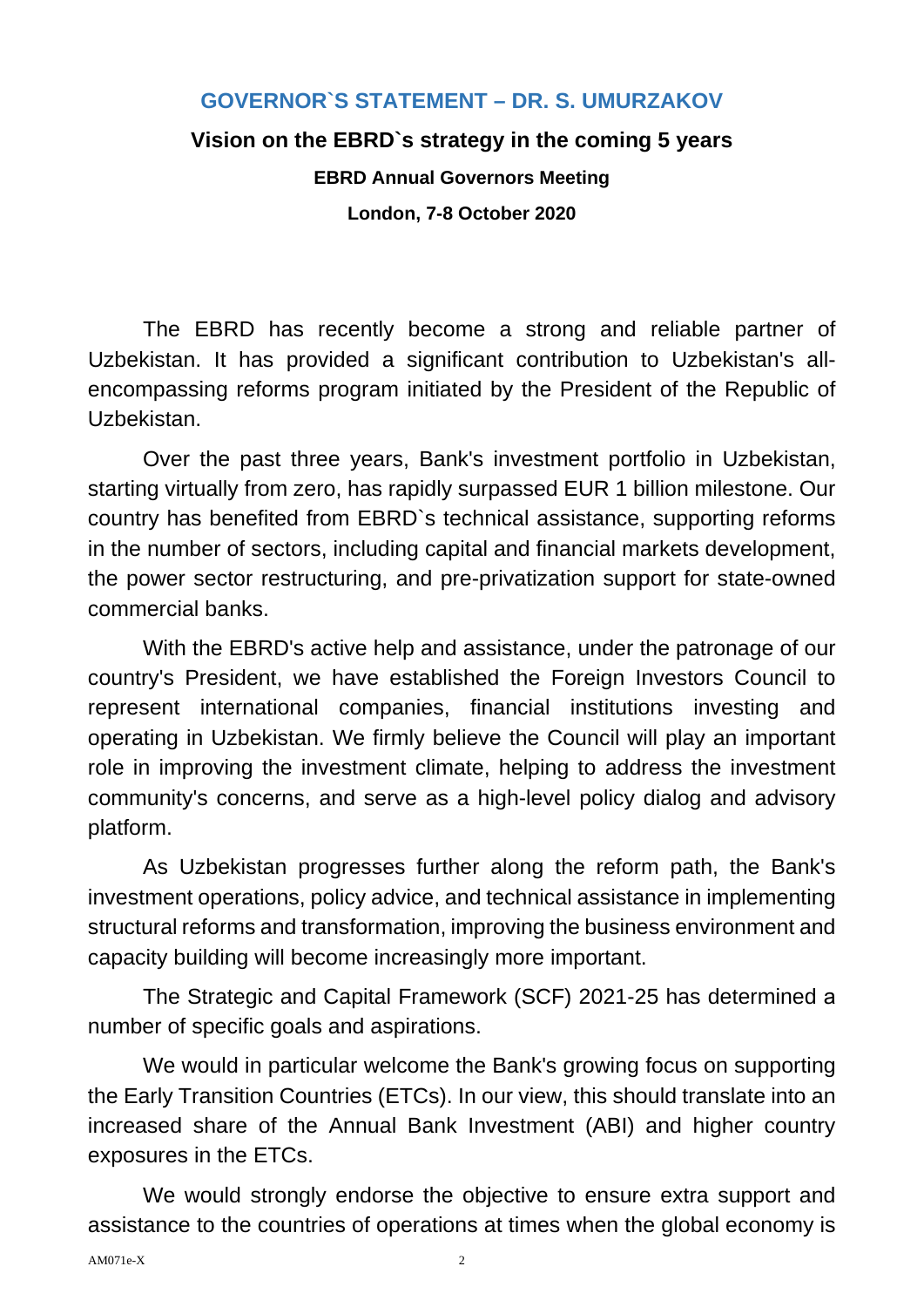facing unprecedented challenges. At the same time, we are committed to pushing forward the implementation of economic and structural reforms, despite all the challenges caused by the pandemic. In this regard, it is reassuring to see, in the new SCF, the desire to preserve and accelerate the transition in countries of operations in the COVID-19 environment.

We acknowledge the Bank's efforts in delivering transition impact through mobilizing finance and attracting private investment, as one of the strategic goals for the SCF period. We also believe the EBRD is fully fit and capable of delivering more in this direction.

While welcoming increased lending activity of up to EUR 13 billion annually, we are confident the Bank will continue to adhere to the highest standards of sound banking and uphold all the prudential requirements, maintaining its highly cherished triple 'AAA' institutional rating.

We highly regard the Bank's active engagement and participation in supporting the transition to a green, low carbon economy. Uzbekistan has recently set on a path of reforming its energy sector, making its first steps, by launching several projects in alternative power generation such as solar and wind, to stay in line with the national climate commitments under the Paris agreement. The EBRD is highly instrumental in providing technical support on the development of the long-term de-carbonization strategy, exploring a viable transition of the power sector, with the ultimate goal of achieving carbon neutrality in the 2050s.

We are grateful to the Bank and its management for swiftly reacting and providing a timely, much-needed response to the challenges of countries of operations in dealing with the pandemic outbreak and its impact on their economies. We would encourage the Bank to continue to provide the support to its worst affected clients in the form of additional liquidity, concessional finance, and further explore other innovative support solutions.

Providing the timely assistance to SMEs should become a key priority for the Bank, in light of challenges they are presently facing, dealing with, and overcoming the crisis. Increased financial support for SMEs via direct lending, and more importantly through the partner financial institutions (PFIs), to our view, is paramount. With the restricted ability of the EBRD bankers to travel and acquire new customers, utilizing extensive networks of PFIs on the ground could become the most efficient route for rapidly growing market coverage. In our view, the Bank should consider stepping-up its efforts in identifying and introducing new PFIs to its existing network, to further boost much-needed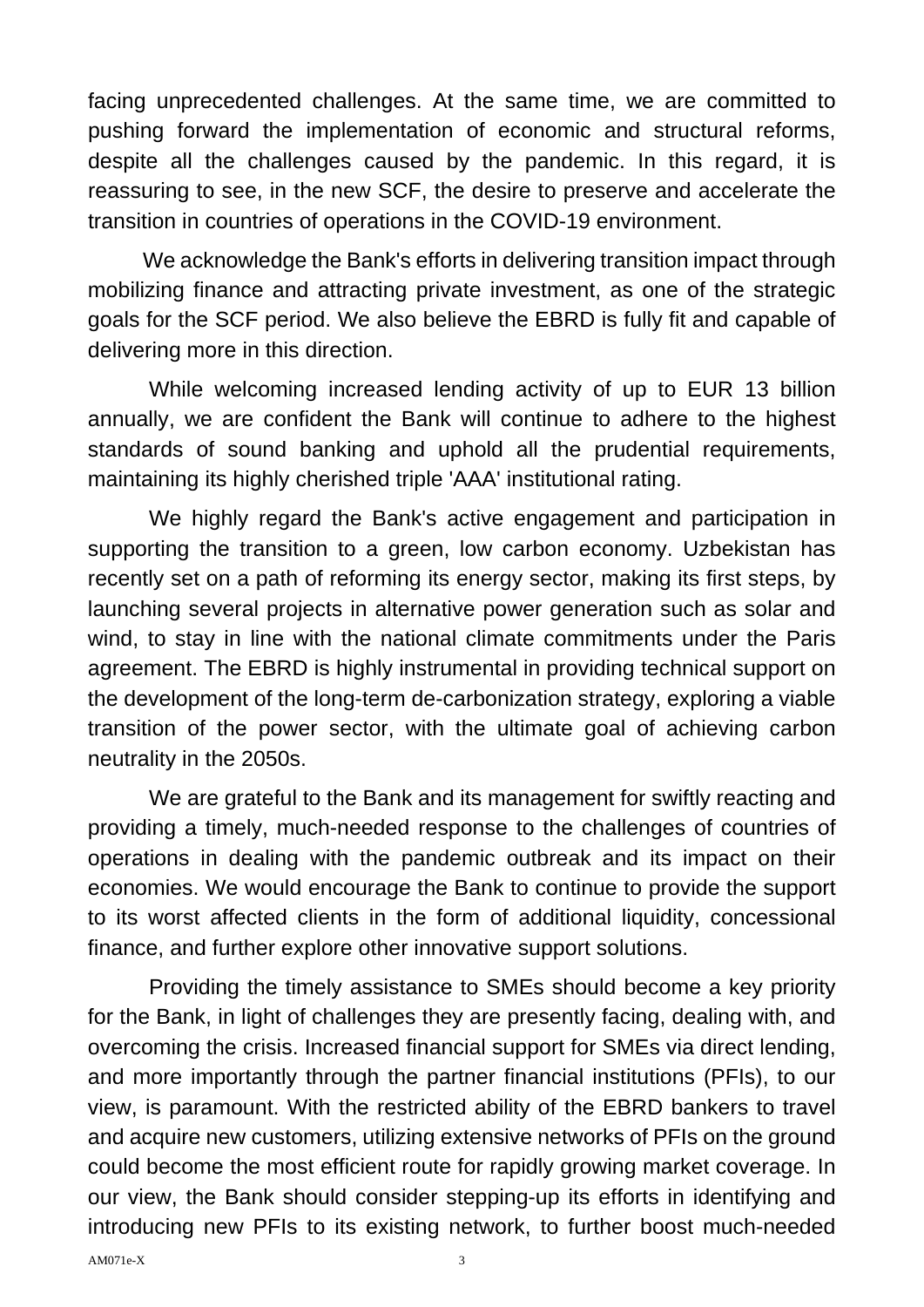SME support. As a potential way forward, the Bank could start more actively engaging state-owned banks – those marked up for privatization, as additional channels for increased on-lending to the SME sector.

The COVID-19 pandemic outbreak has put immense pressure on healthcare systems of many countries; it was even more pronounced in the developing world. We would hope to see over the period of the next SCF an increased focus of the EBRD on healthcare-related investment operations and mobilization of private sector finance for strengthening healthcare institutions in countries of operations, thus making them more attractive to private investors.

We strongly believe the EBRD should be actively involved in the reform process with a particular focus on the transformation of the financial sector, helping recipient countries to reduce barriers for competition and financial innovation.

Given the critical importance of privatization and attracting foreign direct investments for building sustainable competitive economies, we would like to see the Bank playing a leading role in supporting privatization of the Uzbek banking industry and attracting strategic investors to the sector.

The EBRD's support in implementing governance reforms and introducing modern banking practices would act as a catalyst in transforming the industry, preparing it for the eventual privatization. Increased technical assistance would also be instrumental in achieving these goals.

While greatly appreciating the support provided by the EBRD to the financial institutions' sector, with a particular focus on the banking industry – we would welcome additional support extended to the non-bank financial institutions, such as leasing, insurance, consumer finance – with additional attention paid to ETC countries, where these sectors remain under-developed and lack the required sophistication.

Tackling the ongoing crisis and dealing with the post-crisis recovery phase will likely become the main theme for the next SCF period. The unfolding crisis, with no doubt, will take its toll on all EBRD's countries of operations, however, it could be even more pronounced in ETCs.

One of the highest risks the Early Transition Countries are currently facing is rapidly growing unemployment, further exacerbated by large numbers of returning migrants. Solving this problem should become a major challenge for the recipient governments together with the development community. In our